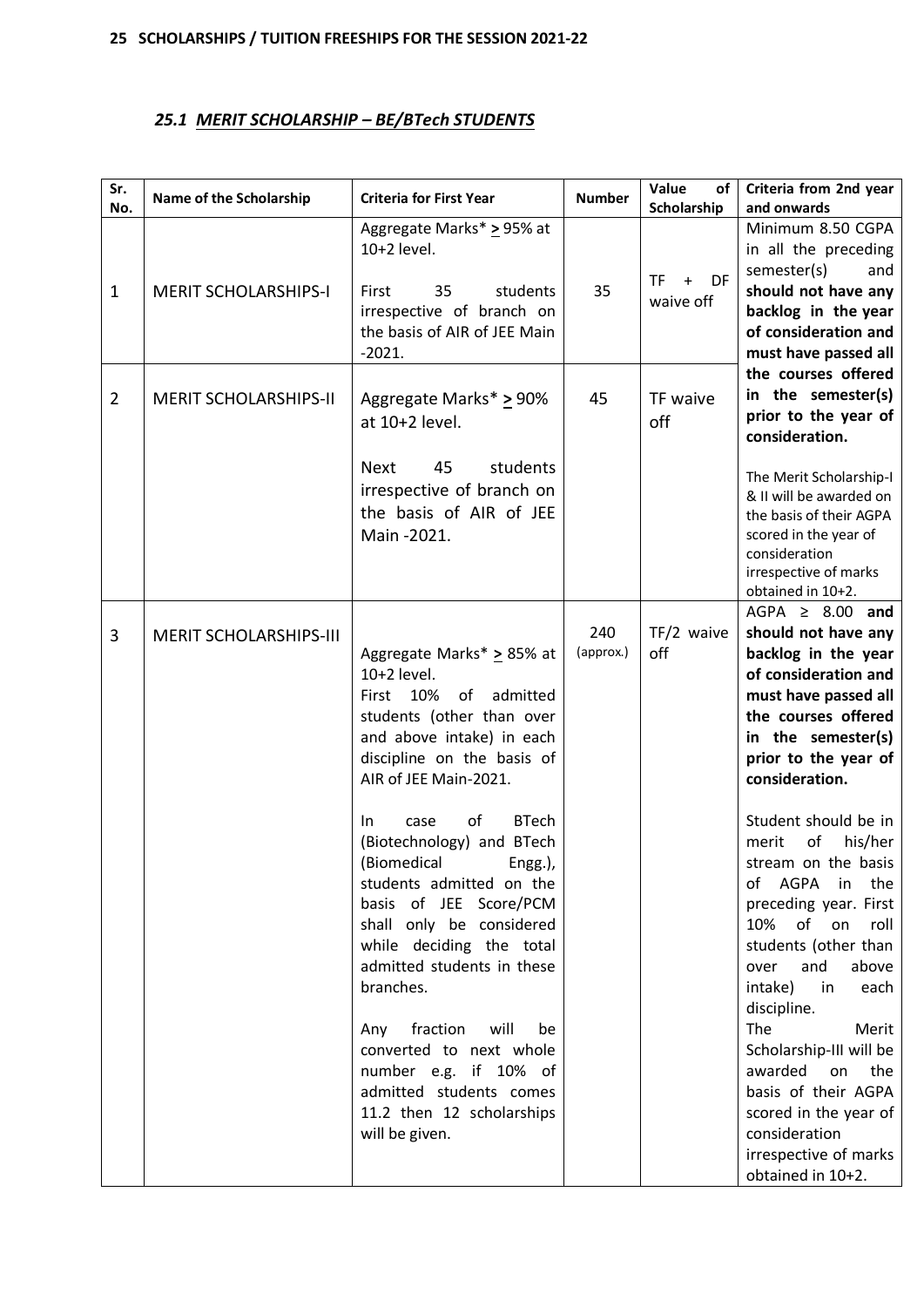| 4<br>5         | <b>MERIT</b><br><b>SCHOLARSHIP IV (A)</b><br><b>MERIT</b><br><b>SCHOLARSHIP IV (B)</b>                         | Aggregate Marks* > 95% at<br>10+2 level.<br>Top student irrespective of<br>branch (Biotechnology or<br>Biomedical Engg.) on the<br>basis of Institute rank<br>assigned by TIET on the<br>basis of PCB marks at 10+2.<br>Aggregate Marks* > 90% at<br>10+2 level.<br>01<br>student<br><b>Next</b><br>irrespective of<br>branch<br>(Biotechnology<br>or<br>Biomedical Engg.) on the<br>basis of Institute rank<br>assigned by TIET on the<br>basis of PCB marks at 10+2.                                                                                                                                                          | 01<br>01        | $TF + DF$<br>waive off<br>TF waive<br>off | Same as that of<br><b>MERIT</b><br>SCHOLARSHIP-I<br>and<br>$\mathbf{H}$                                                                                                                                                                     |
|----------------|----------------------------------------------------------------------------------------------------------------|---------------------------------------------------------------------------------------------------------------------------------------------------------------------------------------------------------------------------------------------------------------------------------------------------------------------------------------------------------------------------------------------------------------------------------------------------------------------------------------------------------------------------------------------------------------------------------------------------------------------------------|-----------------|-------------------------------------------|---------------------------------------------------------------------------------------------------------------------------------------------------------------------------------------------------------------------------------------------|
| 6              | <b>MERIT SCHOLARSHIPS-</b><br>IV(C)                                                                            | First 10 % of admitted<br>students (other than over<br>and above intake) in BTech<br>(Biotechnology) and BTech<br>(Biomedical Engg) on the<br>basis of Institute rank<br>assigned by TIET on the<br>basis of PCB marks at 10+2.<br>The students must also<br>have aggregate marks* $\geq$<br>85% at 10+2 level.<br>Only the students admitted<br>on the basis of PCB shall be<br>the taken into account for<br>deciding the number of<br>available scholarships.<br>fraction<br>will<br>Any<br>be<br>converted to next whole<br>number e.g. if 10% of<br>admitted students comes<br>11.2 then 12 scholarships<br>will be given. | 03<br>(approx)  | TF/2                                      | Same as MERIT<br><b>SCHOLARSHIP III</b>                                                                                                                                                                                                     |
| $\overline{7}$ | <b>MERIT SCHOLARSHIPS-V</b><br>(For Lateral entry<br>students admitted in 2 <sup>nd</sup><br>year of BE/BTech) | This scholarship shall be<br>awarded on the basis of<br>CGPA obtained in the $3rd$<br>i.e.<br><b>CGPA</b><br>semester<br>the<br>first<br>obtained<br>in<br>semester of the second<br>year.<br>Conditions:<br>scholarship<br>1) One<br>shall be awarded in<br>each discipline.<br>2) Minimum<br>5<br>students must be<br>admitted<br>in<br>the<br>discipline.                                                                                                                                                                                                                                                                    | 12<br>(approx.) | TF/2                                      | In $3^{rd}$ year & $4^{th}$ year,<br>Lateral<br>entry<br>students will only be<br>eligible for<br>Merit<br>scholarships (I, II, & III)<br>applicable for<br>as<br>BE/BTech students<br>defined at S.No. 1,2<br>and 3 above in the<br>table. |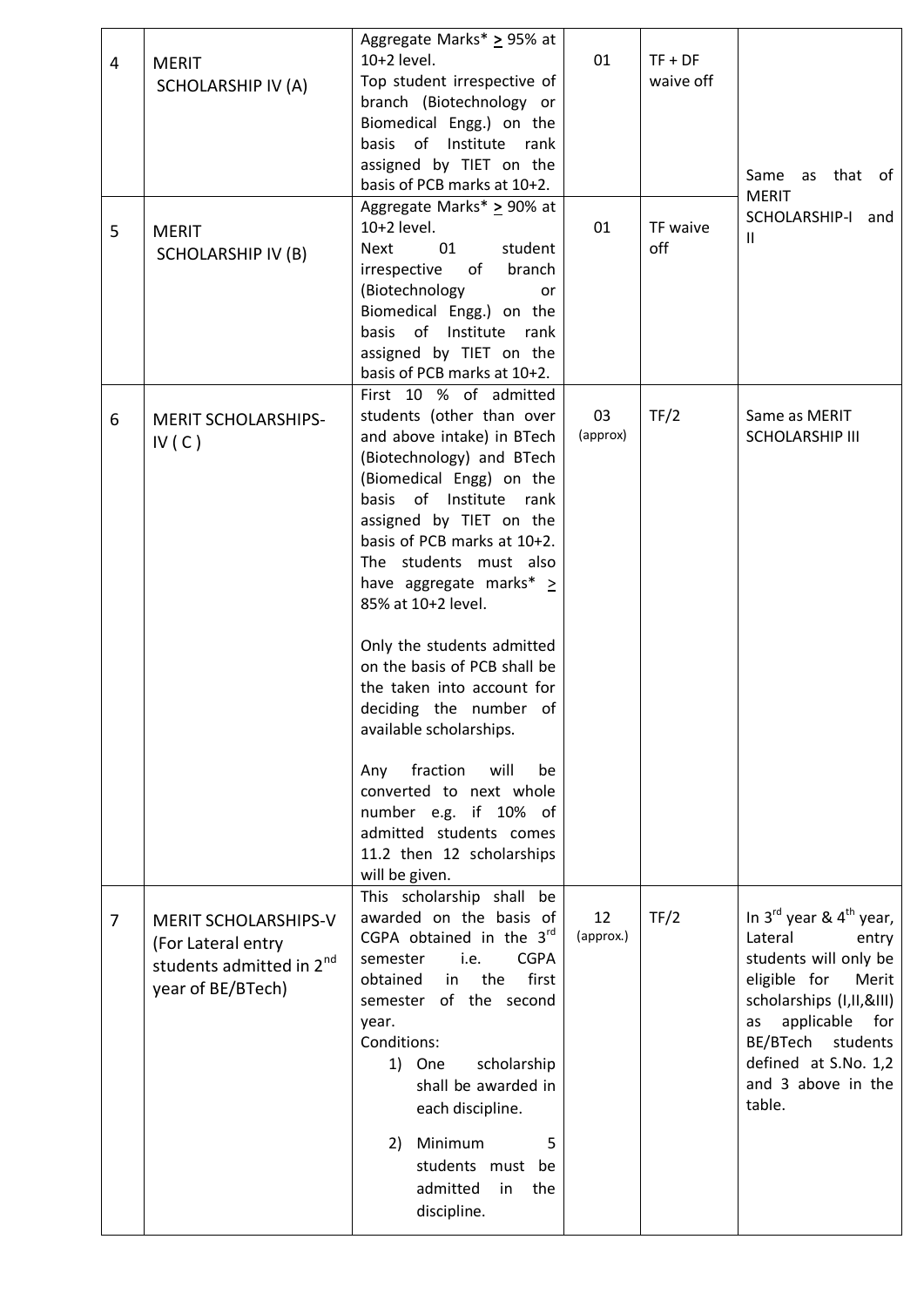|  | 3) Minimum CGPA of<br>8.00 and<br>backlog.<br>no |  |
|--|--------------------------------------------------|--|
|  |                                                  |  |

# *\****NOTE: -**

# **MERIT SCHOLARSHIPS – I, II and III**

\*For calculating the aggregate marks for Scholarship four subjects Physics, Chemistry, Mathematics and English (mandatory subject) shall only be considered. Chemistry may be replaced by Biology, Biotechnology or any other Technical Vocational subject, which was considered at the time of admissions. For calculating the aggregate marks for scholarship in Bio-medical and Biotechnology four subjects Physics, Chemistry, Biology/ Mathematics and English (mandatory subject) shall only be considered.

| Sr.          | Name of the Scholarship | Criteria for award     | <b>Total Number</b> | Value of    | <b>Proposed Criteria</b> |
|--------------|-------------------------|------------------------|---------------------|-------------|--------------------------|
| No.          |                         | of scholarship for     | of                  | Scholarship | from 2nd year and        |
|              |                         | <b>First Year</b>      | <b>Scholarships</b> |             | onwards                  |
|              |                         |                        |                     |             | Gross family             |
| $\mathbf{1}$ | MERIT-CUM-MEANS         | family<br>Gross        | 20                  | $TF + DF$   | income $≤ ₹10.00$        |
|              | SCHOLARSHIPS NORMAL     | $\leq 10.00$<br>income |                     | waive off   | lac.                     |
|              |                         | lac.                   |                     |             |                          |
|              |                         | Given<br>on the        |                     |             | $CGPA \geq 7.00$ ,       |
|              |                         | basis of ascending     |                     |             | Income criteria to       |
|              |                         | order of income.       |                     |             | be followed, No          |
|              |                         |                        |                     |             | backlog at the time      |
|              |                         | (In case of a tie in   |                     |             | of applying for          |
|              |                         | family<br>income,      |                     |             | scholarship.             |
|              |                         | Girl<br>students       |                     |             |                          |
|              |                         | coming<br>from         |                     |             |                          |
|              |                         | families having no     |                     |             |                          |
|              |                         | male child will be     |                     |             |                          |
|              |                         | given preference)      |                     |             |                          |
|              |                         |                        |                     |             |                          |
|              |                         | Note: Scholarship      |                     |             |                          |
|              |                         | shall<br>be<br>cases   |                     |             |                          |
|              |                         | finalized<br>by        |                     |             |                          |
|              |                         | Committee              |                     |             |                          |
|              |                         | of<br>consisting       |                     |             |                          |
|              |                         | Deans<br>and           |                     |             |                          |
|              |                         | Registrar.             |                     |             |                          |
|              |                         |                        |                     |             |                          |
|              |                         |                        |                     |             |                          |
|              |                         |                        |                     |             |                          |
|              |                         |                        |                     |             |                          |
|              |                         |                        |                     |             |                          |

## **25.2** *MERIT-CUM- MEANS SCHOLARSHIPS FOR UG STUDENTS* **:**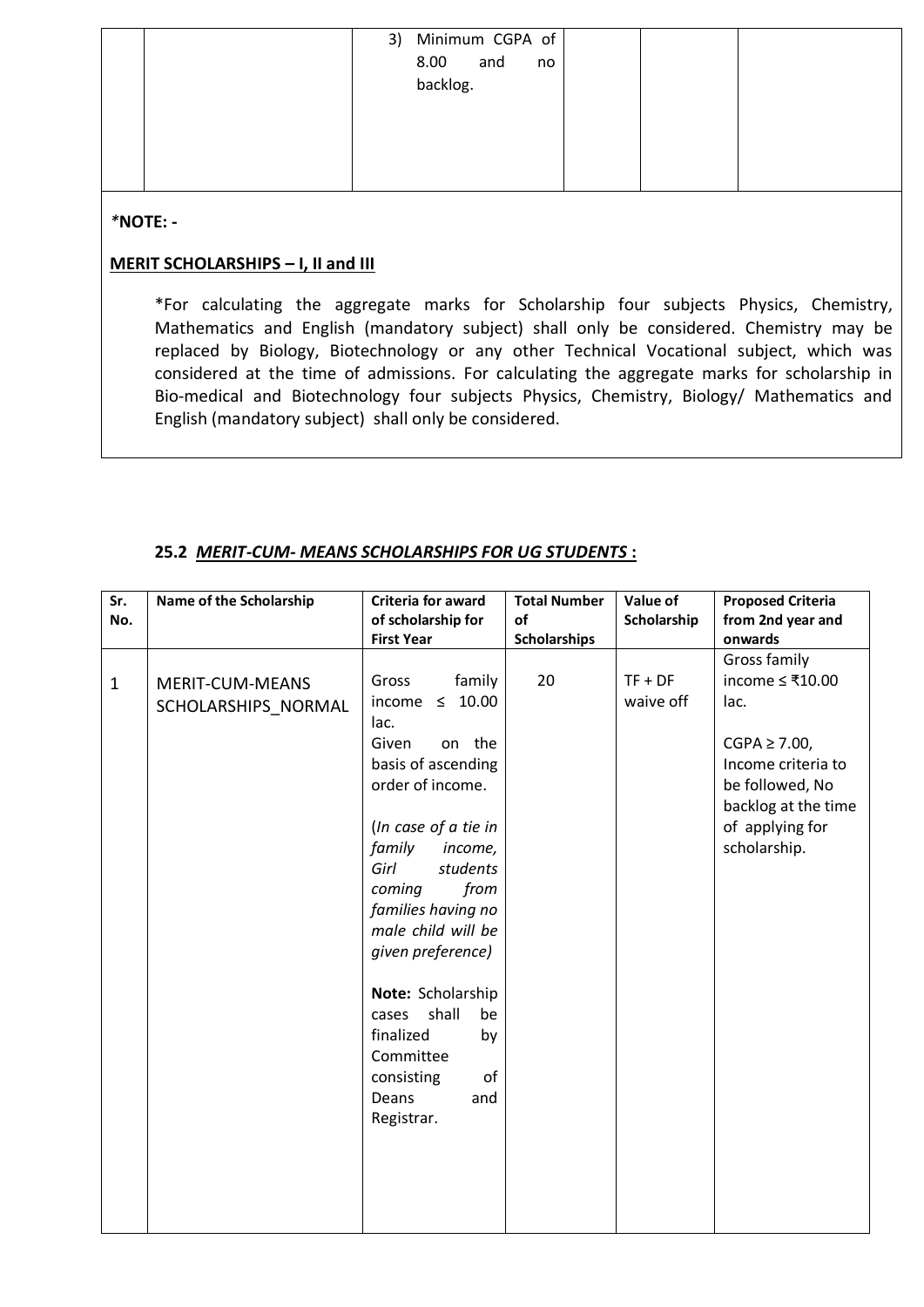| $\overline{2}$ | MERIT-CUM-MEANS      | Gross family         |           | $TF + DF$ | Deserving cases of    |
|----------------|----------------------|----------------------|-----------|-----------|-----------------------|
|                | SCHOLARSHIPS SPECIAL | income $\leq 10.00$  | 5         | waive off | UG students not       |
|                |                      | lac to deserving     | (maximum) |           | covered in            |
|                |                      | cases not covered    |           |           | "Merit-Cum-Means      |
|                |                      | in "Merit-Cum-       |           |           | Scholarships _        |
|                |                      | <b>Means</b>         |           |           | normal" will be       |
|                |                      | Scholarships _       |           |           | considered.           |
|                |                      | normal"              |           |           |                       |
|                |                      |                      |           |           | Gross family income   |
|                |                      | (In case of a tie in |           |           | ≤ ₹10.00 lac.         |
|                |                      | family<br>income,    |           |           | $CGPA \geq 7.00$ , No |
|                |                      | Girl<br>students     |           |           | backlog at the time   |
|                |                      | from<br>coming       |           |           | of applying for       |
|                |                      | families having no   |           |           | scholarship.          |
|                |                      | male child will be   |           |           |                       |
|                |                      | given preference)    |           |           |                       |
|                |                      | Note: Scholarship    |           |           |                       |
|                |                      | cases will be        |           |           |                       |
|                |                      | finalized by         |           |           |                       |
|                |                      | Committee            |           |           |                       |
|                |                      | consisting of        |           |           |                       |
|                |                      | Deans and            |           |           |                       |
|                |                      | Registrar.           |           |           |                       |
|                |                      |                      |           |           |                       |

# **SCHOLARSHIPS- POST GRADUATE STUDENTS :**

## **25.3** *SCHOLARSHIP – ME/MTech STUDENTS*

The candidates admitted in M.E./M.Tech. will be eligible for the scholarship as per the following:

## I. **Scholarship from AICTE**: -

Candidates with valid GATE score, will be considered to receive scholarships only if approved and amount released by AICTE or any other funding agency (applicable only for intake approved by AICTE).

## II. **Scholarship from TIET**: -

Candidates with valid GATE score and who are getting scholarship from AICTE or from any other funding agency as mentioned at S.No. (I) above, shall also be eligible for **additional scholarship** of Rs. 5000/- per month from TIET.

Candidates with valid GATE score and who are not getting scholarship from AICTE or from any other funding agency as mentioned at S.No. (I) above, shall be offered a scholarship of Rs. 12,400/- per month by TIET.

ME/MTech Candidates who are not GATE qualified, shall be offered Rs. 10,000/- per month for 10 months in an academic year. A minimum 70% (65% for SC/ST) of marks in qualifying degree will be required to avail these scholarships. For continuation of Scholarship in second year, minimum 8.00 CGPA at the end of first year will be required with no backlog.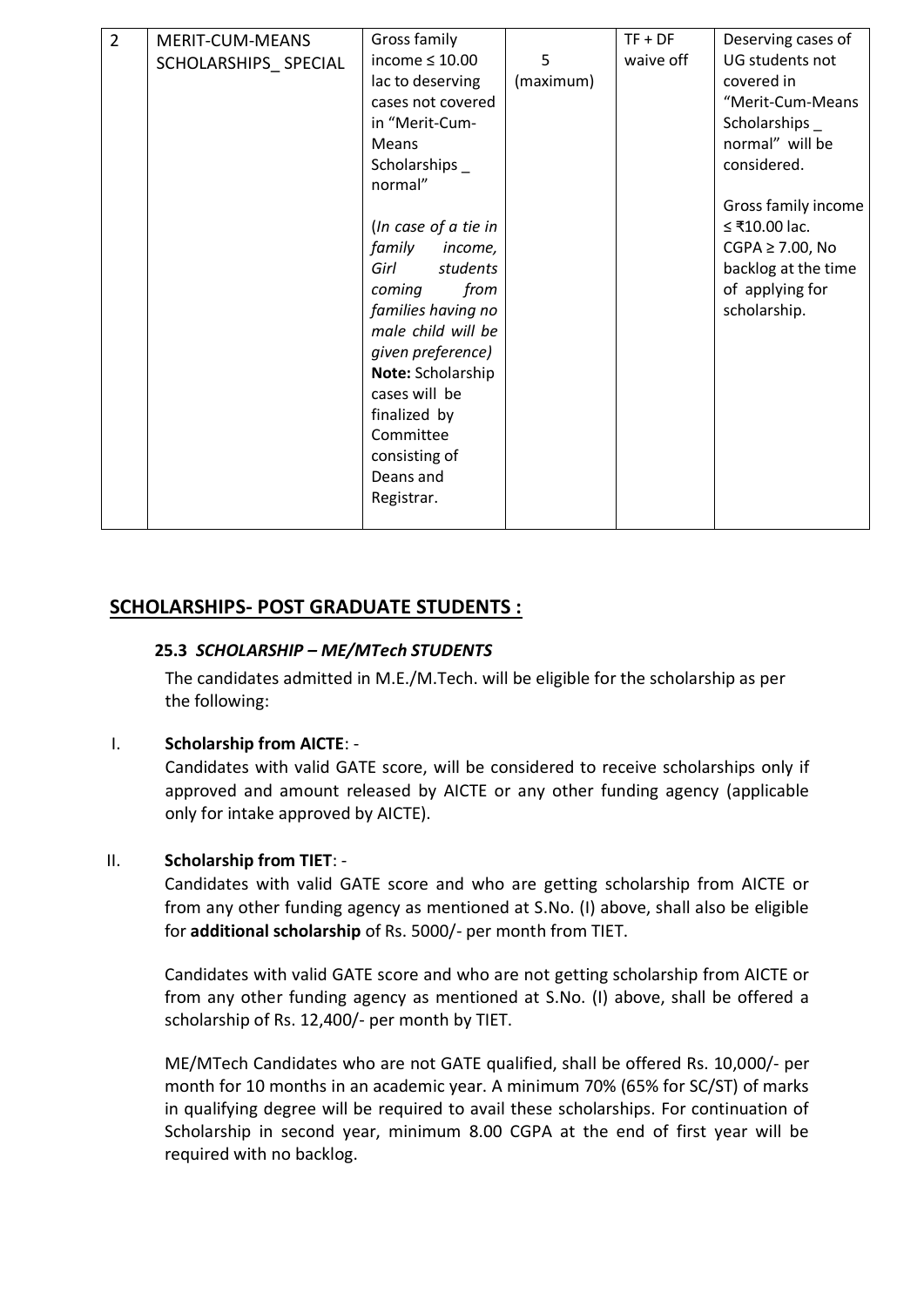#### **25.4 SCHOLARSHIP – MSc STUDENTS**

Three merit scholarships, one each of value of full, half and quarter tuition fee respectively, as prescribed from time to time for general category of M.Sc. students, be awarded to the students in M.Sc. programme wise and year wise. The scholarship will be awarded in the first year (in second semester) on the basis of performance (CGPA obtained) in the 1st semester. The scholarship will be awarded in the 2nd year on the basis of merit i.e. AGPA of 1st year. **The eligible students should not have AGPA less than 8.00 and should not have any backlog in the year of consideration and must have passed all the courses offered in the semester(s) prior to the year of consideration.**

Merit scholarships will be awarded only if the number of students registered in a discipline is at least five.

## **25.5 SCHOLARSHIP – MCA STUDENTS**

The scholarship (10% of admitted strength) will be awarded in the first year to MCA students (in second semester) on the basis of performance (CGPA obtained) in the first semester. The scholarship will be awarded in the succeeding year on the basis of merit i.e. AGPA of the preceding year. The eligible students should not have an AGPA less than 8 and **should not have any backlog in the year of consideration and must have passed all the courses offered in the semester(s) prior to the year of consideration.**

The scholarship will be Rs. 40,000 p.a.

#### **25.6 ELIGIBILITY**

- I. Only those students will be eligible for the award of Institute merit scholarships who have cleared all the courses prescribed for the respective programme in the year of consideration.
- II. Merit Scholarships-I, Merit Scholarships-II, Merit Scholarships-IV(A), Merit Scholarships-IV(B) of B.E./B.Tech. shall be awarded to the students as per prescribed criteria in the above table.
- III. Merit Scholarships-III, Merit Scholarships-IV(C) covering 10% of the students' strength (other than over and above intake) of B.E./B.Tech. shall be awarded every year on the basis of AGPA earned in the preceding year and criteria mentioned in above table.
- IV. In case student is upgraded through December Test in  $1<sup>st</sup>$  year, he/she will not be eligible for merit scholarship in  $2^{nd}$  year on the basis of his/her performance in  $1^{st}$ year.
- V. In case FN/NRI student or IEP student is selected for merit scholarship-III in second year or subsequent years, he/she will be given award amount as per the tuition fee charged from Indian students of the same batch.
- VI. The student who has been awarded merit scholarship by the Institute are entitled to receive stipend or any financial assistance from any other source. However, if the student is awarded any stipend or financial assistance from any other source, he shall immediately communicate the same to Dean of Academic Affairs (DoAA).
- VII. There will be no income limit of the guardians/parents of the students for the grant of merit scholarships.
- VIII. In case a student is eligible for more than one scholarship/freeship, he/she shall be awarded only one scholarship/freeship as per his/her preference.
- IX. Merit scholarships will be awarded only if the number of students registered in a discipline/program is at least five.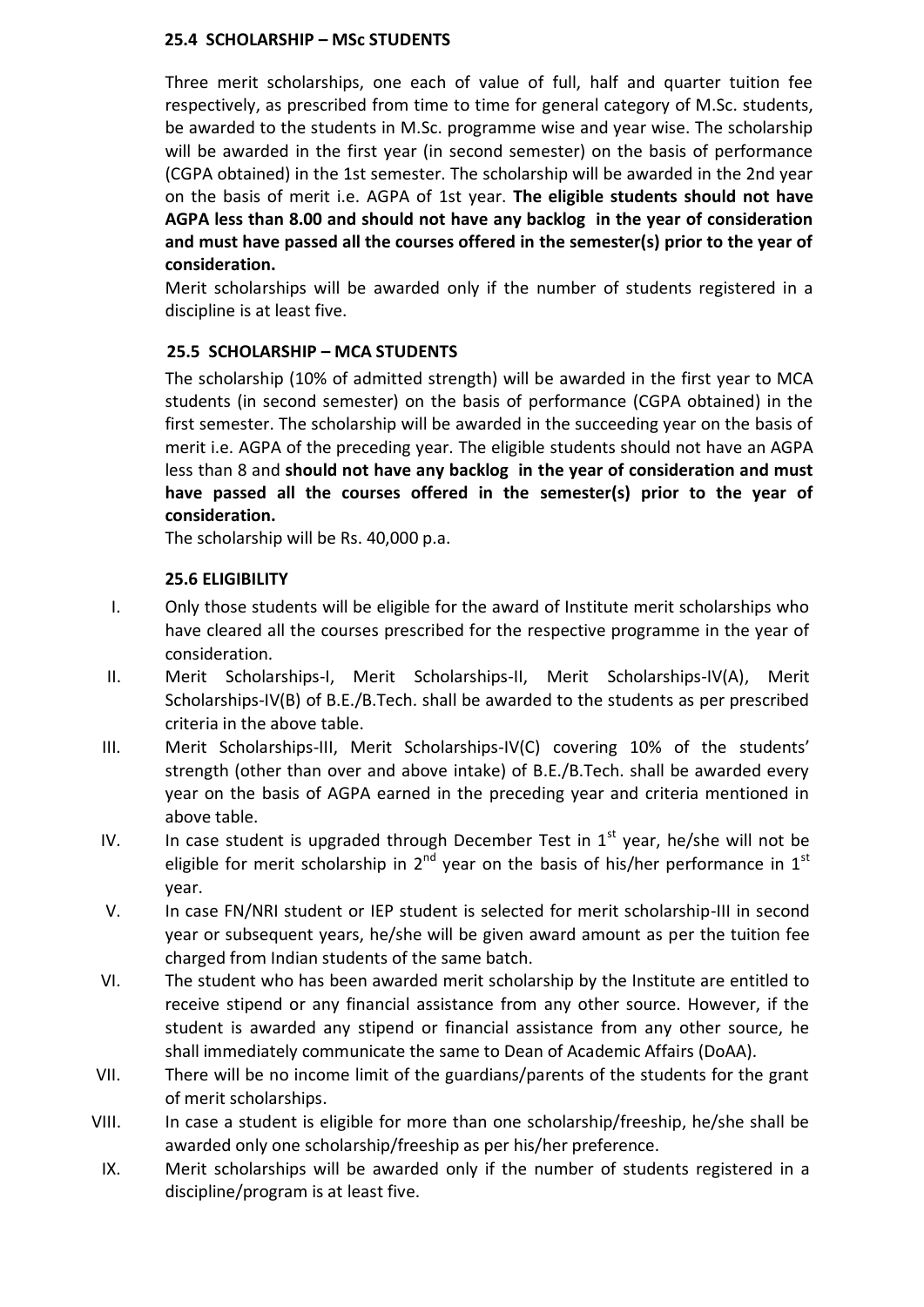#### **25.7 SELECTION**

- I. The award of merit scholarships for B.E./B.Tech., LEET, MCA and M.Sc. programs shall be announced every year by the DoAA.
- II. If the student declines (or is not awarded merit scholarship for certain reasons) it shall be awarded to the next student in the approved list.
- III. The merit scholarships shall be tenable for one academic year.

#### **25.8 TIE BREAKER FOR CONTINUATION OF SCHOLARSHIP**

*In case of a tie at AGPA, it shall be broken by considering number of A<sup>+</sup> grades secured by the students during the period under consideration for calculation of AGPA. If number of A<sup>+</sup> grades secured by students are same then tie shall be broken by considering the students' performance on the basis of CGPA. If the CGPA is also same, the tie shall be broken using the percentage of marks obtained by the students in all the courses of last two semesters. If, however, the tie still exists then it will be broken by considering the merit of the entrance examination taken at entry level.*

#### **25.8 WITHDRAWAL**

If a recipient of merit scholarship is found guilty of gross misconduct his/her case after due warning shall be reported by the DoAA for withdrawal of merit scholarship and decision in this regard will be taken by the Deputy Director.

#### **25.9 COLLABORATION WITH TATA MOTORS**

Thapar Institute of Engineering & Technology and Tata Motors Limited have signed a Memorandum of Understanding (MoU) for the purpose of undertaking collaborative activities. The objective of the MoU is to provide a formal basis for initiating interaction between Thapar and Tata Motors.

The major areas of collaboration under this MOU are

- I. Year 1 onward engagement with engineering student, where a certain set of students will be mentored through their programme and may result in a PPO. These students will be known as "Tata Scholars" and will likely be given a stipend also from year one.
- II. 6 months' internship for B.E. students.
- III. Faculty and / or student's collaboration / projects for M.E. programme.
- IV. Partnering in the CSR initiatives by Tata Motors to promote education, research and / or societal well being
- V. Guest Lecture Series

The students of following programs, but not limited to, are likely to benefit from this collaboration.

Mechanical Engineering, Mechanical Engineering (Production), Mechatronics Engineering, Electrical Engineering and Electronics (Instrumentation & Control) Engineering.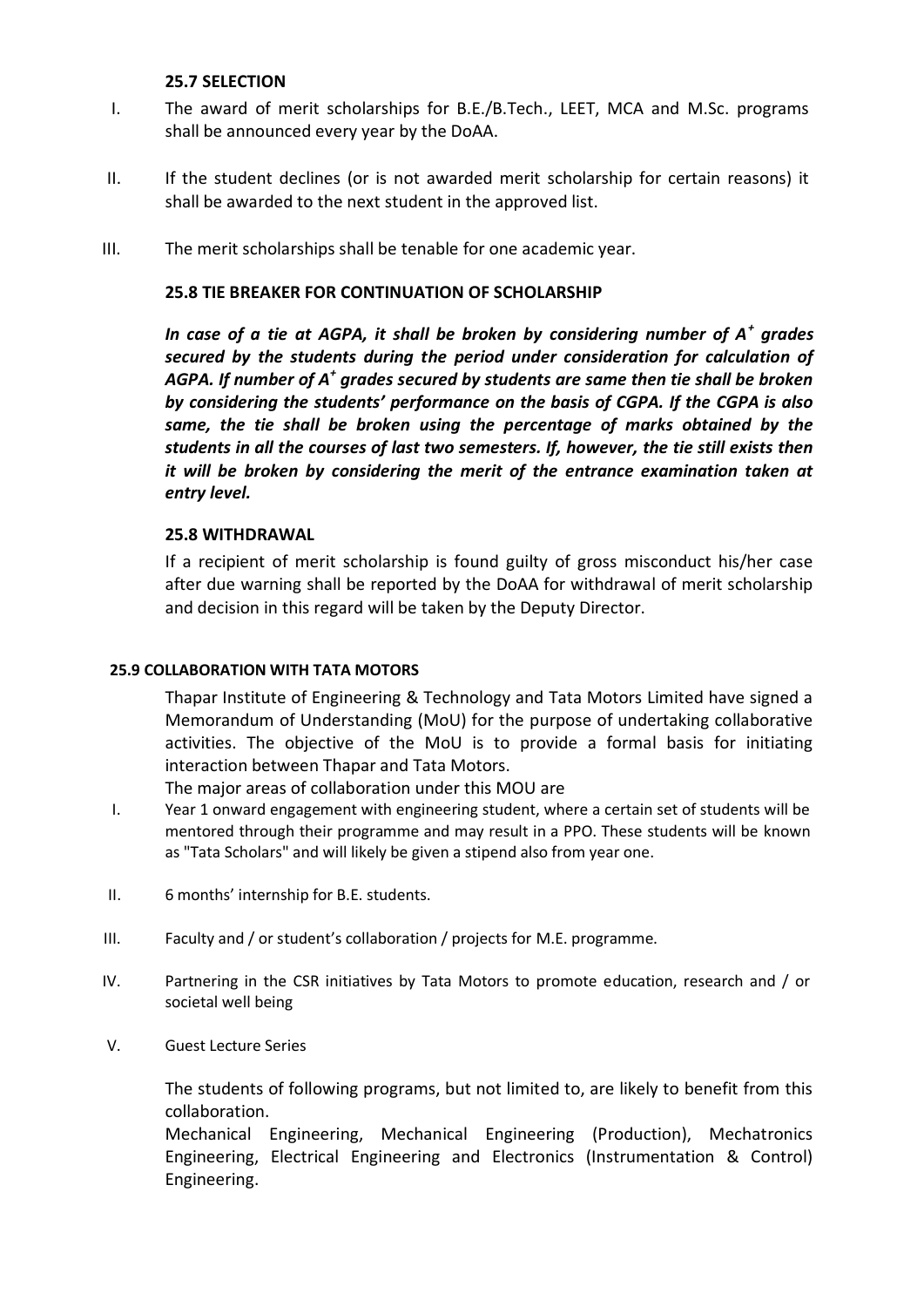#### **25.10 ALUMNUS WARD SCHOLARSHIP**

Four scholarships @ ₹50,000/- per annum: One scholarship to one ward of alumnus in each year of B.E./B.Tech. on merit-cum-means basis. These scholarships are given by TIET Alumni Association.

#### *In addition to above some other scholarships are given through TIET Alumnus mentioned in the scholarship table.*

#### **25.11 OTHER SCHOLARSHIPS/STIPENDS**

The details of other scholarships and stipends offered to the students are given in the Table I.

| Sr.<br>No. | <b>Nature of Scholarship</b>                                                | Value in $\bar{x}$                              | No. of<br>Scholarship(s)                                | <b>Eligibility Conditions</b>                                                                                                                                                                                                                                                                                                                           |
|------------|-----------------------------------------------------------------------------|-------------------------------------------------|---------------------------------------------------------|---------------------------------------------------------------------------------------------------------------------------------------------------------------------------------------------------------------------------------------------------------------------------------------------------------------------------------------------------------|
| 1.         | Merit-Cum-Means<br>Scholarships (PG)                                        | <b>Tuition and</b><br>Development Fee<br>Waiver | ME / MTech: 05<br>M.Sc.: 01<br><b>MCA: 01</b><br>MA: 01 | Gross Family Income ≤ ₹10.00 lac. Entrance<br>Test Rank and Academic Performance in<br>next years.<br>For 2 <sup>nd</sup> year onwards Income criteria with<br>CGPA $\geq$ 7.00, No backlog at the time of<br>applying for scholarship.                                                                                                                 |
| 2.         | Vimlasons Charitable<br><b>Foundation Scholarships</b>                      | ₹50,000/- per annum                             | 01                                                      | One scholarship to be paid to girl student<br>every year to 1 <sup>s</sup> year of UG programme on<br>merit cum mean basis. Other details will<br>be displayed in the Scholarship notice at<br>TIET website.<br>Means: Gross Family Income ≤₹10.00 lac<br>Merit: minimum 75% marks in the 10 <sup>th</sup><br>and 12 <sup>th</sup> board examination.   |
|            | a)Smt. Sudarshan<br>Syanghal Sehgal<br>b) Prof. R.K. Virmani<br>Scholarship |                                                 |                                                         | One scholarship to be paid every year<br>on rotation basis from the followings :<br>In the year 2021-22 & 2022-23 :<br>a) B.E./B.Tech. student of $1st$ year on merit<br>cum means basis.<br>Means : Gross Family Income ≤₹ 10.00 lac<br>In the year 2023-24 :<br>b)One BE Mechanical Engineering student<br>of 3rd year or final year on the merit cum |
| 3.         | c) Late H R Bhatia<br>Scholarship                                           | ₹50,000/- per annum                             | 01                                                      | mean basis.<br>Means : Gross Family Income ≤₹ 10.00 lac<br>and Merit ≥ 6.00 AGPA<br>In the year 2024-25 :<br>c) Male Engineering Student in $3^{rd}$ year or<br>4 <sup>th</sup> year;                                                                                                                                                                   |
|            | d) Late Swaraj Bedi<br>Scholarship                                          |                                                 |                                                         | Means: Gross Family Income ≤₹ 10.00 lac<br>and Merit ≥ 7.0 CGPA<br>In the year 2025-26 :<br>d) Female student of $3^{rd}$ /4 <sup>th</sup> yr of<br>B.E./B.Tech.<br>Means: Gross Family Income ≤₹ 10.00 lac<br>and Merit ≥ 7.0 CGPA                                                                                                                     |

#### **Table – I Scholarships and Stipends**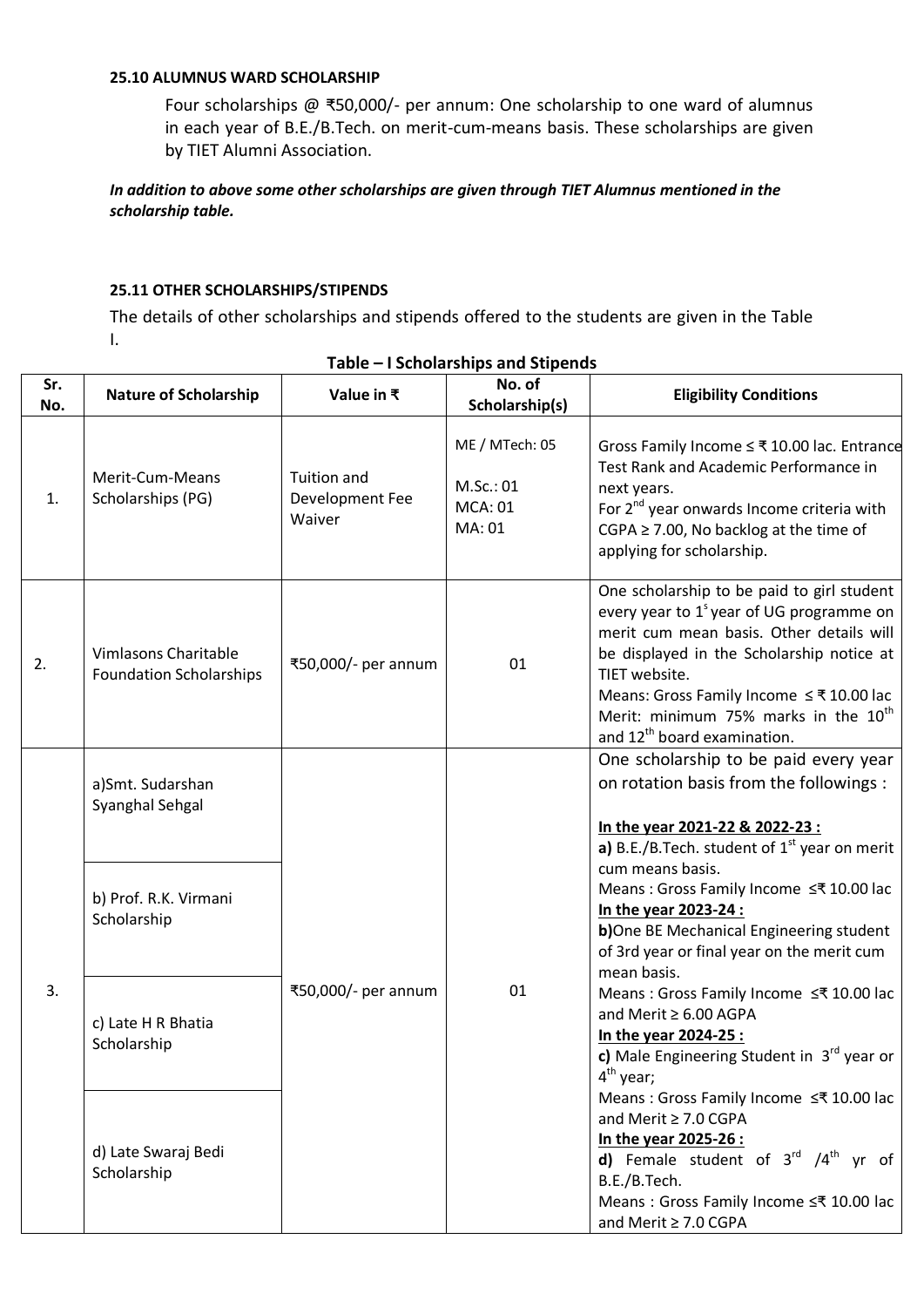|     |                                                         |                     |    | Note : other details will be displayed in<br>the scholarship notice at TIET website.                                            |
|-----|---------------------------------------------------------|---------------------|----|---------------------------------------------------------------------------------------------------------------------------------|
| 4.  | Vimlasons Charitable<br><b>Foundation Scholarships</b>  | ₹8,000/- per annum  | 03 | One for Post Graduate and two for<br>LMTSOM students for merit cum means<br>basis subject to conditions.                        |
| 5.  | A.C.Khanna-Balraj Chexal<br>Scholarship                 | ₹10,000/- per annum | 01 | One BE Mechanical Engineering student of<br>second year on the basis of merit.                                                  |
| 6.  | Shakuntla-Juneja<br><b>Memorial Scholarship</b>         | ₹10,000/- per annum | 01 | One BE Civil Engineering student of 2 <sup>nd</sup><br>year on the basis of merit.                                              |
| 7.  | Late Dr. H.S. Kasana<br>Scholarship                     | ₹10,000/- per annum | 01 | 2 <sup>nd</sup><br>&<br>M.Sc.<br>(Mathematics<br>vear<br>Computing)<br>student<br>who<br>secures<br>maximum CGPA in first year. |
| 8.  | Dipesh Chawla Memorial<br>Scholarship                   | ₹32,000/- per annum | 01 | The best student in the BE (Civil) final year<br>on the basis of CGPA at the end of 3rd<br>year.                                |
| 9.  | Sardarni Mohinder Kaur<br>Sidhu Memorial<br>Scholarship | ₹10,000/- per annum | 01 | Topper of BE (Electrical Engg.) at the end<br>of 3 <sup>rd</sup> year.                                                          |
| 10. | Amir Chand and Dewki<br>Bai Batra Scholarship           | ₹15,000/- per annum | 01 | To a student who at the end of third year<br>stands first in Mechanical Engineering<br>according to the CGPA                    |
| 11. | Prem Sagar Gupta Merit<br>Scholarship                   | ₹5,000/- per annum  | 03 | One each to BE Civil Engineering student<br>of $2^{nd}$ , $3^{rd}$ and $4^{th}$ year on merit basis.                            |

| 12. | <b>Central Sector</b><br>Scholarship Scheme of<br>top class education<br>for SC students                                                                                                                                                                                                                                                                        | Reimbursement of<br>tuition fees and non-<br>refundable fees<br>(max. ₹2.00 lacs) +<br>maintenance<br>allowance, books &<br>stationery expenses,<br>as per guideline of<br>scheme | 08     | First 8 SC students on merit whose family<br>income does not exceed ₹8.00 lac per<br>annum. The details of the scheme are<br>available at http://socialjustice.nic.in and<br>NSP (National Scholarships) web portal<br>(www.scholarships.gov.in)                      |  |
|-----|-----------------------------------------------------------------------------------------------------------------------------------------------------------------------------------------------------------------------------------------------------------------------------------------------------------------------------------------------------------------|-----------------------------------------------------------------------------------------------------------------------------------------------------------------------------------|--------|-----------------------------------------------------------------------------------------------------------------------------------------------------------------------------------------------------------------------------------------------------------------------|--|
| 13. | <b>Central Sector</b><br>Scholarship Scheme of<br>top class education<br>for ST students                                                                                                                                                                                                                                                                        |                                                                                                                                                                                   | 05     | First 5 ST students on merit whose family<br>income does not exceed ₹6.0 lac per<br>annum. The details of the scheme are<br>available at http://tribalaffairs.nic.in and<br>NSP web portal (www.scholarships.gov.in                                                   |  |
| 14. | <b>Central Sector Plan</b><br>Scheme of Sch. for Top<br><b>Class Education for</b><br>students with Disabilities                                                                                                                                                                                                                                                |                                                                                                                                                                                   | $\ast$ | A person with disability having not less<br>than 40% disability, total family income<br>shall not exceed ₹6.00 lacs P.A. The details<br>of scheme is available at department<br>website (www.disabilityaffairs.gov.in) and<br>NSP web portal (www.scholarships.gov.in |  |
| 15. | Central Scheme of<br>Scholarship for College<br>and University students                                                                                                                                                                                                                                                                                         | ₹1,000/- P.M. for<br>10 months (for 1 <sup>st</sup><br>year to 3 <sup>rd</sup> year)<br>and ₹2,000/- (4 <sup>th</sup><br>and 5 <sup>th</sup> year                                 | $\ast$ | Under National Merit Scholarship Scheme,<br>Eligibility: above 80% marks in 10+2<br>examination and family income less than<br>₹6.00 lacs P.A. The details of scheme are<br>available at http://mhrd.gov.in and NSP<br>web portal (www.scholarships.gov.in)           |  |
|     | Eligible students for scholarships at Sr. No. 12 and 13, will have to firstly register at national scholarships web<br>portal and submit application form to DOSA office, then, first top 08 (Eight) SC and 05 (Five) ST students will be<br>asked to apply online on national scholarship (www.scholarships.gov.in). For scholarships at Sr. No. 14 and 15 are |                                                                                                                                                                                   |        |                                                                                                                                                                                                                                                                       |  |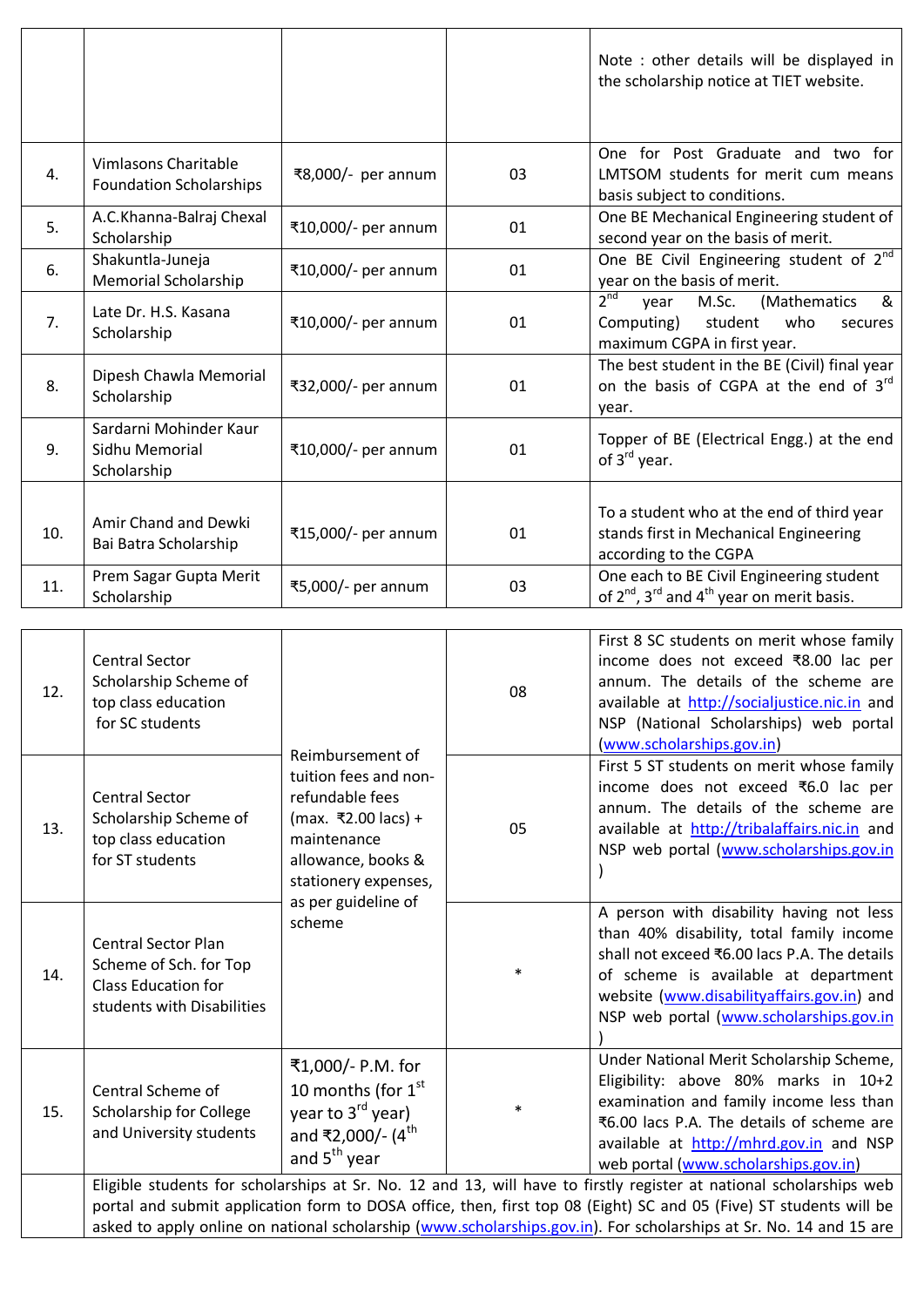|       | required to register and apply application on line on national scholarships web portal (www.scholarships.gov.in)<br>and a printout along with all the relevant documents will be submitted to DOSA office for verification and to<br>forward the application to sanctioning authority. |                                                                                                                                                                                                                                                                                                                                                  |        |                                                                                                                                                                                                             |  |
|-------|----------------------------------------------------------------------------------------------------------------------------------------------------------------------------------------------------------------------------------------------------------------------------------------|--------------------------------------------------------------------------------------------------------------------------------------------------------------------------------------------------------------------------------------------------------------------------------------------------------------------------------------------------|--------|-------------------------------------------------------------------------------------------------------------------------------------------------------------------------------------------------------------|--|
|       | a) Punjab Govt. Post<br>Matric Scholarship<br>for SC students                                                                                                                                                                                                                          | Freeship equivalent<br>to the amount,<br>sanctioned by the<br>DTE, Pb, Government<br>of Punjab                                                                                                                                                                                                                                                   | $\ast$ | SC student of Punjab State and family<br>income should not exceed ₹2.50/- lac<br>per annum and as per guidelines by<br>the Punjab Government.                                                               |  |
| 16.   | b) Special grant to<br><b>SC students</b>                                                                                                                                                                                                                                              | ₹125/- per month for<br>Day Scholars.<br>₹250/- per month for<br>Hostlers as per the<br>guidelines of Punjab<br>Govt.                                                                                                                                                                                                                            |        | SC student of Punjab State and<br>family<br>income should be less than ₹60,965/- per<br>annum, as per guidelines of Punjab<br>Government.                                                                   |  |
|       | (c) Punjab Govt. Post<br>Matric Scholarship<br>(OBC)                                                                                                                                                                                                                                   | Freeship equivalent<br>to the amount,<br>sanctioned by the<br>DTE, Pb,<br>Government of<br>Punjab                                                                                                                                                                                                                                                | $\ast$ | Should be OBC student of Punjab State<br>and family income per annum should not<br>exceed the limit fixed by the Punjab<br>Government, i.e., ₹1.00 lac/- per annum.                                         |  |
|       | www.dtepunjab.gov.in                                                                                                                                                                                                                                                                   | For 16 (a) and 16 (c), eligible students are advised to register and submit application form online on<br>www.punjabscholarships.gov.in and submit a print out of application form and other relevant documents to DOSA<br>Office for verification and to forward the application to sanctioning authority. Eligibility criteria is available on |        |                                                                                                                                                                                                             |  |
| 17(a) | Post Matric Scholarship<br>for students belonging<br>to the minority<br>communities.                                                                                                                                                                                                   | As per government<br>guidelines<br>mentioned at the<br>site of welfare of<br>minority Deptt. and<br>NSP web portal                                                                                                                                                                                                                               | $\ast$ | Students who have secured not less than<br>50% marks in previous year final exam.<br>Family income should not exceed ₹2 lac<br>per annum.                                                                   |  |
| 17(b) | Merit cum means<br>Scholarship for students<br>belonging to the minority<br>communities.                                                                                                                                                                                               | For 18 (a) & 18 (b) as per Govt. guidelines available on website<br>http://www.scholarships.gov.in (national Scholarship portal)                                                                                                                                                                                                                 |        |                                                                                                                                                                                                             |  |
| 18.   | Post Matric Scholarship<br>to SC (outside Punjab)<br>students                                                                                                                                                                                                                          | Equivalent to tuition<br>fee per month as per<br>the guidelines of<br>respective State<br>Government.                                                                                                                                                                                                                                            | $\ast$ | Should be SC student.<br>Other guidelines as per the respective<br><b>State Governments.</b>                                                                                                                |  |
| 19.   | Special Scholarship<br>Scheme for J & K students<br>(PMSSS Scheme)                                                                                                                                                                                                                     | Reimbursement of<br>tuition fee, other<br>incidental charges,<br>hostel/mess charges<br>etc. as per guidelines<br>of MHRD for J&K<br>scholarships                                                                                                                                                                                                | $\ast$ | Parent income should not exceed ₹6.00<br>lac per annum.<br>Student should belong to J & K and passed<br>12 or equivalent from state Board of J & K.<br>Other conditions as per guidelines of<br><b>MHRD</b> |  |
| 20.   | National Scholarship                                                                                                                                                                                                                                                                   | ₹120/- Day Sch.<br>₹170/- Boarders                                                                                                                                                                                                                                                                                                               | $\ast$ | As per the guidelines by Punjab<br>Government.                                                                                                                                                              |  |
| 21.   | <b>National Talent Search</b><br>Scheme Scholarship                                                                                                                                                                                                                                    | ₹500/- per month.                                                                                                                                                                                                                                                                                                                                | $\ast$ | As per guidelines of NCERT, New Delhi.                                                                                                                                                                      |  |
| 22.   | <b>National Thermal Power</b><br><b>Corporation Scholarship</b><br>Scheme                                                                                                                                                                                                              | ₹18,000/- per<br>annum.                                                                                                                                                                                                                                                                                                                          | $\ast$ | To be decided of the NTPC for<br>SC/ST/Physically Handicapped students.                                                                                                                                     |  |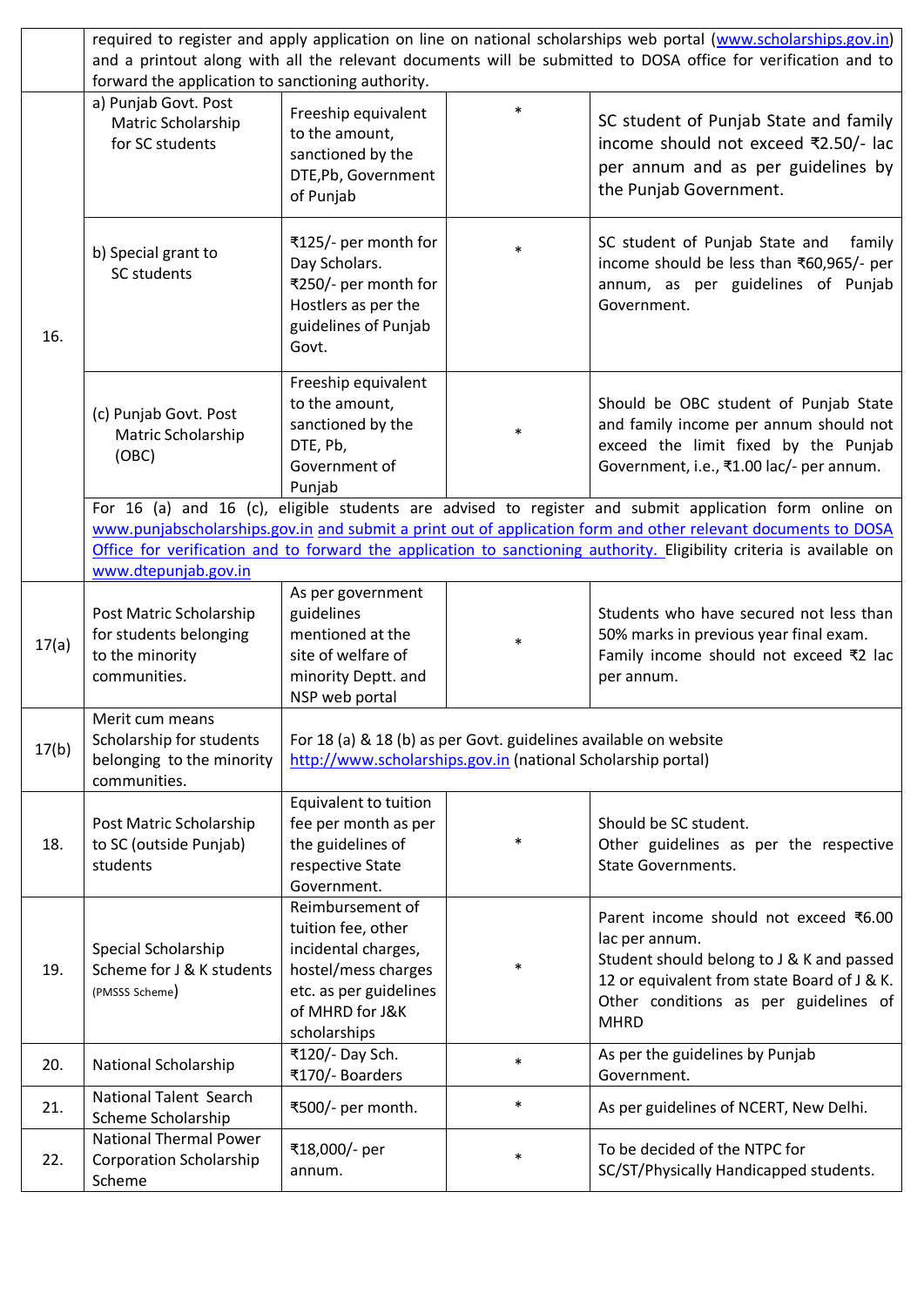| 23. | Indian Oil Scholarship                                       | As per guidelines of<br>Indian Oil Corp. Ltd. | $\ast$ | Should be SC/ST student and to be<br>decided by the Indian Oil Corp. Ltd., New<br>Delhi.                                                                                                   |
|-----|--------------------------------------------------------------|-----------------------------------------------|--------|--------------------------------------------------------------------------------------------------------------------------------------------------------------------------------------------|
| 24. | Himachal Pradesh Govt.<br>Stipend                            | As per guidelines of<br>HP Govt.              | $\ast$ | On the basis of poverty-cum-brilliance of<br>Himachal State Students as per guidelines<br>of the State Government.                                                                         |
| 25. | Guru Harkrishan<br><b>Educational Society</b><br>Scholarship | ₹500/- per month.                             | $\ast$ | Students who have secured not less than<br>60% marks in the previous qualifying<br>examination. Family income should not<br>exceed 25,000/- per month and to be<br>decided by the Society. |

# **Scholarships instituted by Thapar Alumnus**

| 26. | Thapar Institute of<br><b>Engineering &amp; Technology</b><br>'Class of 1965'<br>scholarship | Equivalent to the<br>interest generated<br>on amount donated<br>by 1965 batch | 01 | One scholarship, value of Rs. 50,000<br>(approx.) per annum will be awarded to<br>BE 3 <sup>rd</sup> year student on the basis of AGPA<br>(minimum 8.00) earned during the $2^{nd}$<br>year of study and the merit of the project<br>proposal submitted by the students of<br>Civil / Mechanical / Electrical Engineering.<br>Other details will be displayed in the<br>notice at TIET website. |
|-----|----------------------------------------------------------------------------------------------|-------------------------------------------------------------------------------|----|-------------------------------------------------------------------------------------------------------------------------------------------------------------------------------------------------------------------------------------------------------------------------------------------------------------------------------------------------------------------------------------------------|
| 27. | Thapar Institute of<br>Engineering & Technology<br>'Class of 1987'<br>scholarship            | Equivalent to the<br>interest generated<br>on amount donated<br>by 1987 batch | 02 | Two scholarship of value Rs 50,000 per<br>annum (Maximum) will be awarded to BE<br>final year students. The Scholarship shall<br>be awarded to student who has minimum<br>CGPA of 7.50 at the end of $3rd$ year and<br>has done exceptionally well in Sports or<br>extra-curricular activities. Other details<br>will be displayed in the notice at TIET<br>website.                            |
| 28. | Thapar Institute of<br>Engineering & Technology<br>'Class of 1988'<br>scholarship            | ₹60000/- P.A.                                                                 | 01 | Scholarship will be awarded to BE 3rd year<br>student of either Civil or Mechanical or<br>Electrical Engineering on the basis of<br>AGPA (minimum 8.00) earned during the<br>2 <sup>nd</sup> year of study and means (students<br>having family income Gross Family Income<br>≤₹ 10.00 lac are eligible to apply). Other<br>details will be displayed in the notice at<br>TIET website.         |
| 29. | Thapar Institute of<br><b>Engineering &amp; Technology</b><br>'Class of 1989'<br>scholarship | ₹1,00,000/- P.A.                                                              | 01 | Scholarship will be awarded B.E./B.Tech.<br>2 <sup>nd</sup> year of any stream and should have<br>had no E or F or X grade up to the first<br>semester of second year. CGPA not less<br>than 6.00 in first year and having Gross<br>Family Income ≤₹ 10.00 lac. Other details<br>will be displayed in the scholarship notice<br>at TIET website.                                                |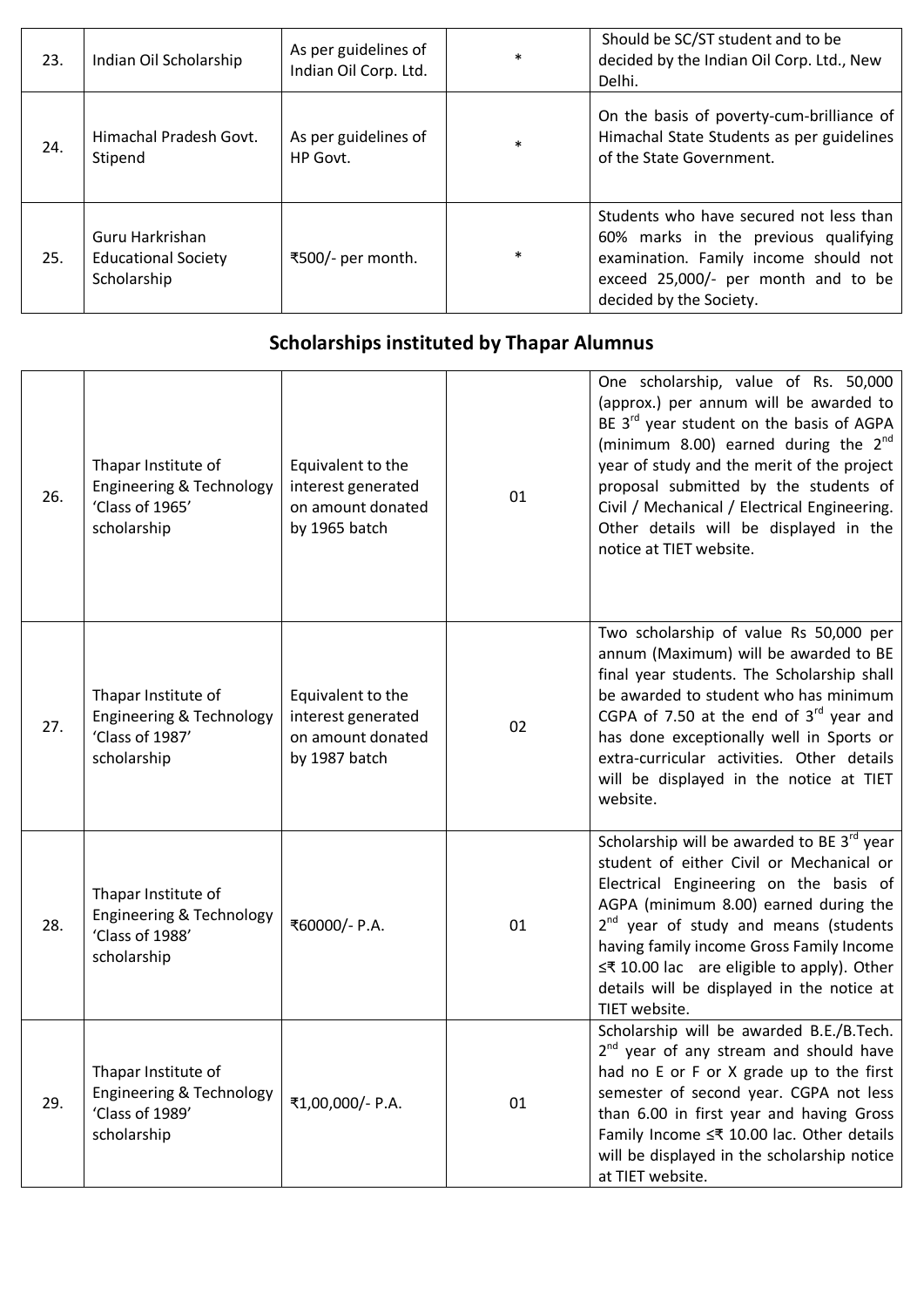|     | female engineering student.                                                                                  |                                                                                                                                                             |    | Note: At least One scholarship of 3 <sup>rd</sup> year students out of scholarships at Sr. No. 30, 32 and 34 will be awarded to a                                                                                                                                                                                                                                                                                                                                                         |
|-----|--------------------------------------------------------------------------------------------------------------|-------------------------------------------------------------------------------------------------------------------------------------------------------------|----|-------------------------------------------------------------------------------------------------------------------------------------------------------------------------------------------------------------------------------------------------------------------------------------------------------------------------------------------------------------------------------------------------------------------------------------------------------------------------------------------|
| 34. | Thapar Institute of<br><b>Engineering &amp; Technology</b><br>'Class of 1962<br>Scholarships"                | Equivalent to the<br>interest generated<br>on amount donated<br>to the account by<br>the class of 1962<br>subject to a<br>maximum of<br>₹50,000/- each p.a. | 04 | 3 Scholarship will be awarded to BE 2 <sup>nd</sup><br>year students (one each from Civil,<br>Mechanical and Electrical Engineering)<br>and one Scholarship to BE 3 <sup>rd</sup> year student<br>of Electrical Engineering on the basis of<br>CGPA (minimum 7.00) earned during the<br>previous year of study and means<br>(students having Gross Family Income ≤₹<br>10.00 lac are eligible to apply). Other<br>details will be displayed in the scholarship<br>notice at TIET website. |
| 33. | Vinod & Vinay Luthra<br>Family Scholarship 4th<br><b>Year Civil</b>                                          | Equivalent to the<br>interest generated<br>on amount donated<br>to the account by<br>Mr. Luthra subject to<br>a maximum of<br>₹50,000/- p.a.                | 01 | Scholarship will be awarded to BE $4th$ year<br>student of Civil Engineering on the basis of<br>CGPA (minimum 7.00) earned during the<br>3rd year of study and means (students<br>having Gross Family Income ≤₹ 10.00 lac<br>are eligible to apply). Other details will be<br>displayed in the scholarship notice at TIET<br>website.                                                                                                                                                     |
| 32. | Vinod & Vinay Luthra<br>Family Scholarship 3rd<br><b>Year Civil</b>                                          | Equivalent to the<br>interest generated<br>on amount donated<br>to the account by<br>Mr. Luthra subject to<br>a maximum of<br>₹50,000/- p.a.                | 01 | Scholarship will be awarded to BE 3rd year<br>student of Civil Engineering on the basis of<br>CGPA (minimum 7.00) earned during the<br>2 <sup>nd</sup> year of study and means (students<br>having Gross Family Income ≤₹ 10.00 lac<br>are eligible to apply). Other details will be<br>displayed in the scholarship notice at TIET<br>website.                                                                                                                                           |
| 31. | Vinod & Vinay Luthra<br>Family Scholarship 4th<br><b>Year Mechanical</b>                                     | Equivalent to the<br>interest generated<br>on amount donated<br>to the account by<br>Mr. Luthra subject to<br>a maximum of<br>₹50,000/- p.a.                | 01 | Scholarship will be awarded to BE $4th$ year<br>student of Mechanical Engineering on the<br>basis of CGPA (minimum 7.00) earned<br>during the $3rd$ year of study and means<br>(students having Gross Family Income ≤₹<br>10.00 lac are eligible to apply).Other<br>details will be displayed in the scholarship<br>notice at TIET website.                                                                                                                                               |
| 30. | Vinod Luthra, Sudershan<br>Bhateja, Vijay Goel and<br>Shyam Lal Taneja<br>Scholarship 3rd Year<br>Mechanical | Equivalent to the<br>interest generated<br>on amount donated<br>to the account by<br>Mr. Luthra subject to<br>a maximum of<br>₹50,000/- p.a.                | 01 | Scholarship will be awarded to BE 3 <sup>rd</sup> year<br>student of Mechanical Engineering on the<br>basis of CGPA (minimum 7.00) earned<br>during the $2^{nd}$ year of study and means<br>(students having Gross Family Income ≤₹<br>10.00 lac are eligible to apply). Other<br>details will be displayed in the scholarship<br>notice at TIET website.                                                                                                                                 |